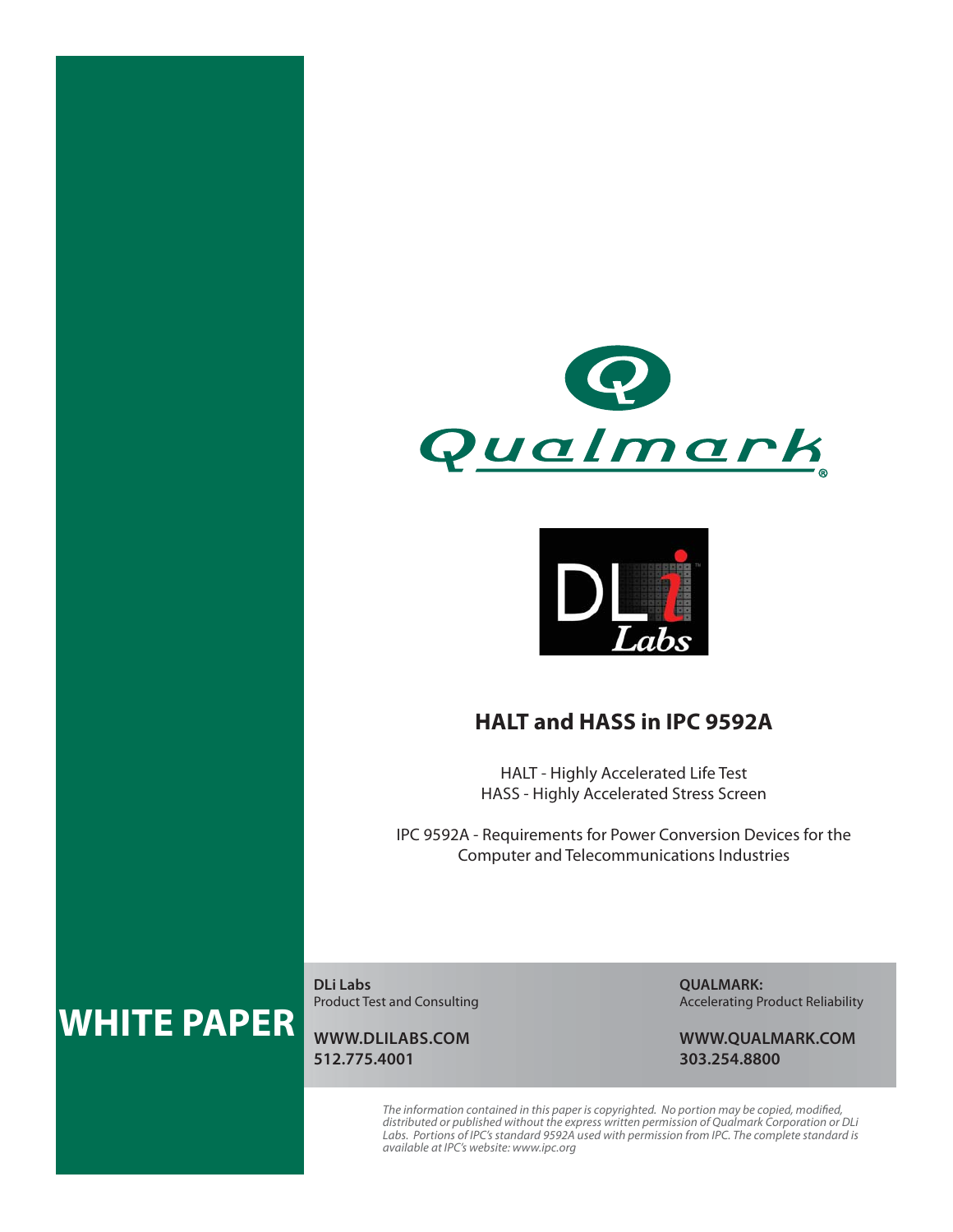## **HALT and HASS in IPC 9592A**

by David Rahe DLi Labs and Qualmark's Senior Applications Engineers

#### **THE HISTORY OF IPC AND IPC 9592A**

In 1957, the Institute for Printed Circuits was formed. As its focus shifted and broadened over the years, the organization changed its name to simply "IPC." The mission of IPC is to represent all facets of the electronics industry, including design, printed circuit board manufacturing, and electronics assembly. It is a member-driven organization and is a leading source for industry standards, training, market research and public policy advocacy.

*IPC-9592A: Requirements for Power Conversion Devices for the Computer and Telecommunications Industries*

In 1995, IPC adopted "Principles of Standardization" as a guiding principle. IPC Standards and Publications are designed to serve the public interest by helping to eliminate misunderstandings between manufacturers and purchasers, facilitating interchangeability and improvement of products, and assisting the purchaser in selecting and obtaining with minimum delay the proper product for a particular need. It is important to note that the existence IPC's Standards and Publications shall not in any respect preclude any member or nonmember of IPC from manufacturing or selling products not conforming to such Standards and Publication. Also, the use of these standards is not limited to IPC members, but can be voluntarily used by any organization, domestic or international.

In 2007, IPC released IPC 9592, "Performance Parameters for Power Conversion Devices". The goal of this standard was to harmonize the supplier's requirements for design,

qualification, and production test practices. It included quidelines for Design for Reliability, Design and Qualification Testing, Quality Processes and Manufacturing Conformance Testing (See Figure 1).

| <b>IPC-9592 Standards</b>                                                  |                                                                                         |                                                                                        |                                                    |  |  |  |
|----------------------------------------------------------------------------|-----------------------------------------------------------------------------------------|----------------------------------------------------------------------------------------|----------------------------------------------------|--|--|--|
| <b>Design For Reliability</b>                                              | Design and<br><b>Qualification Testing</b>                                              | <b>Quality Processes</b>                                                               | <b>Manufacturing</b><br><b>Conformance Testing</b> |  |  |  |
| Specifying, designing<br>and documenting<br>performance and<br>reliability | Performance to<br>specification,<br>Performance in intended<br>environment<br>EST, HALT | <b>Quality Management</b><br>Systems, Supplier<br>and Sub-Tier Quality<br>Requirements | Burn-In, ORT,<br>HASS, HASA                        |  |  |  |

**Figure 1: The Four Main Sections of 9592**

The Design for Reliability guidelines included Best Practices for specifying, designing and documenting performance and reliability, such as Mean Time Between Failure (MTBF), Derating, Corrosion, Failure Modes and Effects Analysis (FMEA), Voltage Spacing and Moisture Sensitivity Level (MSL). The Design and Qualification Testing section served two key purposes. First, it provided assurance that a product performed to specification, and second, that it would perform in the intended environment without failure.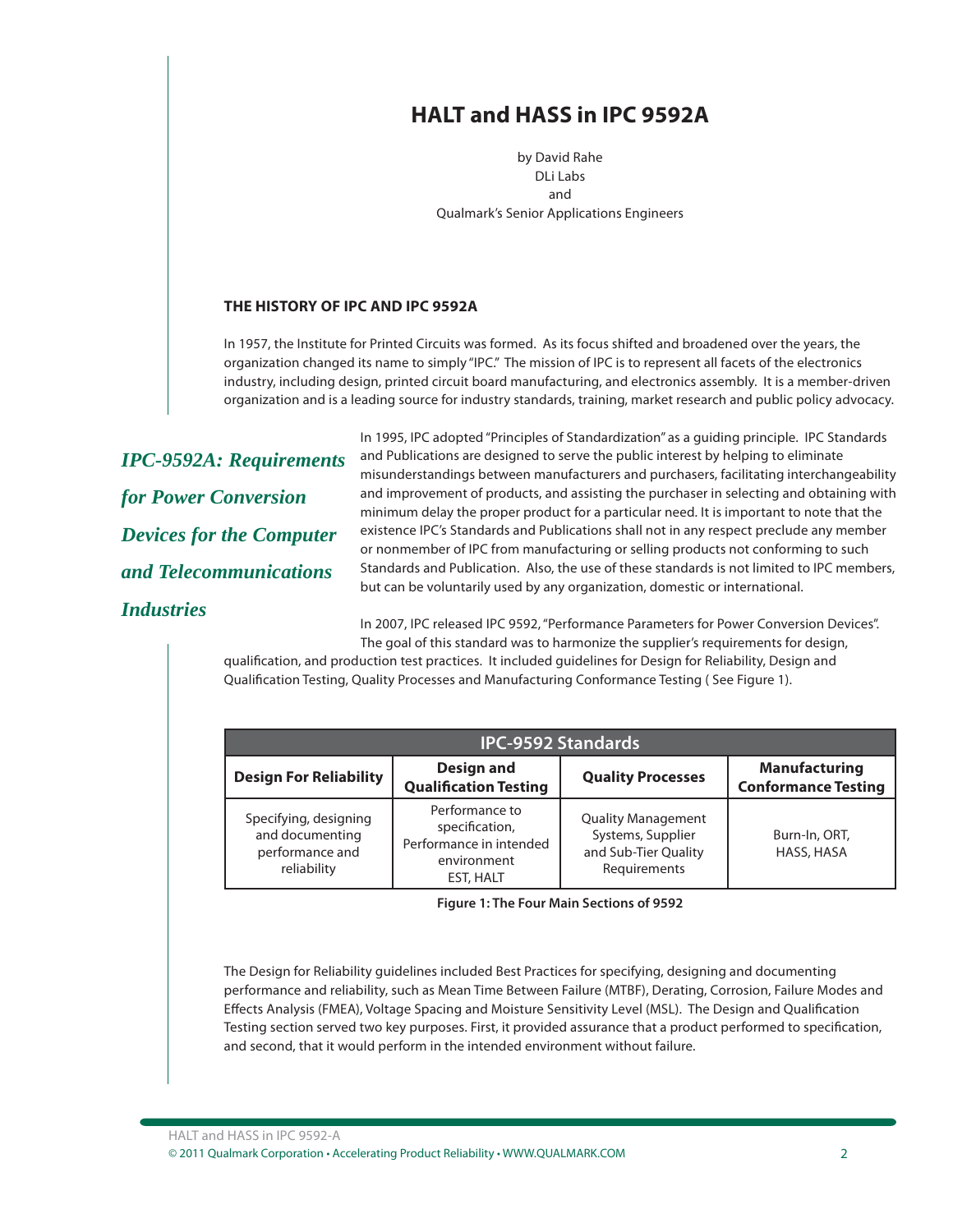To meet these requirements, this section defines specifications for:

- Design Verification Testing (DVT)
- Environmental Stress Testing (EST), including:
	- Highly Accelerated Life Testing (HALT)
	- **Temperature**
	- Humidity
	- Bias (THB)
	- High Temperature Operating Bias (HTOB)
	- Temperature Cycling (TC)
	- Power and Temperature Cycling (PTC)
	- Shock and Vibration (S&V),
	- Drop
	- **Corrosion**
	- Dust
	- Solderability,
	- Electro-Magnetic Susceptibility (EMS), including:
	- Electrical Fast Transients (EFT)
	- Electro-Static Discharge (ESD)
	- **Immunity**
	- **Emissions**
- Acoustic Noise
- Product Safety

The Quality Processes section of the standard defines supplier and sub-tier quality requirements through the use of Quality Management Systems (QMS), Sub-Tier Materials Traceability and Change Authorization & Qualification. Finally, the standard defines Manufacturing Conformance Testing, such as Highly Accelerated Stress Screening (HASS), Highly Accelerated Stress Auditing (HASA), Burn-In (BI), Ongoing Reliability Testing (ORT), Safety and OBA.

The original release of 9592 defined these standards for Power Conversion Devices (PCD). PCDs are defined as AC to DC and DC to DC modules, converters and printed circuit board assemblies. Within the document, these devices are broken down into categories of internal DC output power supplies (AC or DC input), board mounted DC to DC converters and external AC to DC power supplies (adapters & chargers). In addition, it defines two reliability classifications for the devices. The General or Standard classification are for devices intended to function in a controlled environment with an expected lifetime of five years. The Enhanced or Dedicated Service classification is for carrier grade/high performance devices with a 15 year life requirement. *9592A includes a* 

The original version of 9592 included a description of the use of Highly Accelerated Life Testing (HALT) as part of the Design and Qualification requirements. In 2010, IPC revised 9592 and released 9592A. In 9592A, the description of HALT was significantly expanded, including greater detail on its implementation. These changes came from a desire to clarify and specify a process that was not well defined in the industry. It defines the process for HALT as well as for Highly Accelerated Stress Screening (HASS). Revision A includes a requirement for HALT and a recommendation for HASS.

"HALT is a series of tests performed on a product as part of the design

Section 5.2.3 defines HALT (See Figures 2 and 3) as follows:

*requirement for Highly Accelerated Life Testing (HALT) and a recommendation for Highly Accelerated Stress Screening (HASS).*

process to aid in improving product robustness. The principal idea of HALT is to find design weaknesses as quickly as possible and then fix them. After improving one weakness, the next design weakness is found and improved and so on until no design weaknesses remain that could result in field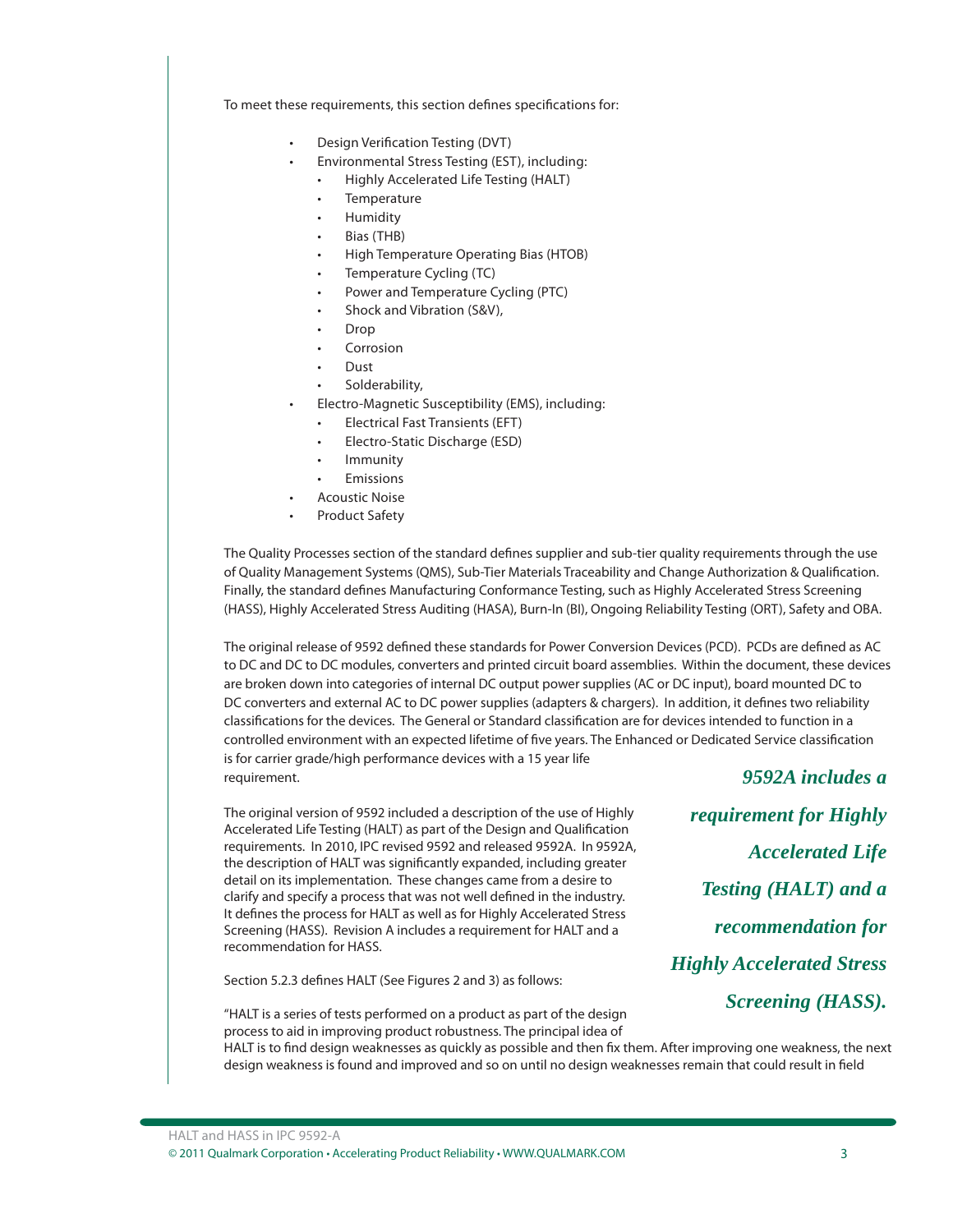





**Figure 3: The Goal of HALT: Expand the Margins Between Specification and Actual Limits** 

failures. During HALT, a product is stressed beyond the product specifications... to quickly accelerate and identify design weaknesses. … HALT is not a pass/fail test."

Appendix D goes into greater detail on both the purpose and the process of HALT, as well as the equipment needed to perform the testing.

#### **HALT Lab Equipment and Power Supply Unit (PSU) Samples**

*...a test system is required that is capable of stressing a product in a combined thermal and vibration environment, using Repetitive Shock (RS) 6 Degree Of Freedom (DOF) vibration.*

To perform HALT as defined in 9592A, a test system is required that is capable of stressing a product in a combined thermal and vibration environment, using Repetitive Shock (RS) 6 Degree Of Freedom (DOF) vibration. A vibration level of 50 gRMS minimum is specified, along with a wide thermal range of at least -80°C to +170°C. This thermal range, combined with thermal change rate requirements of at least 40°C per minute, demands the use of direct injected liquid nitrogen cooling.

In addition to describing these chamber requirements, 9592A goes on to define the key pieces of ancillary test equipment that are needed to set up an effective HALT lab. For a PSU supplier that is new to HALT, this information helps insure success, as well as allowing better cost analysis when setting up a lab.

The equipment list reflects the requirements in 9592A for careful and complete data collection and reporting, as well as the extensive functional testing that is critical to an effective HALT. The ability to monitor and record multiple channels of thermocouple, accelerometer, voltage and current measurements are required for the testing.

HALT and HASS in IPC 9592-A

<sup>© 2011</sup> Qualmark Corporation • Accelerating Product Reliability • WWW.QUALMARK.COM 4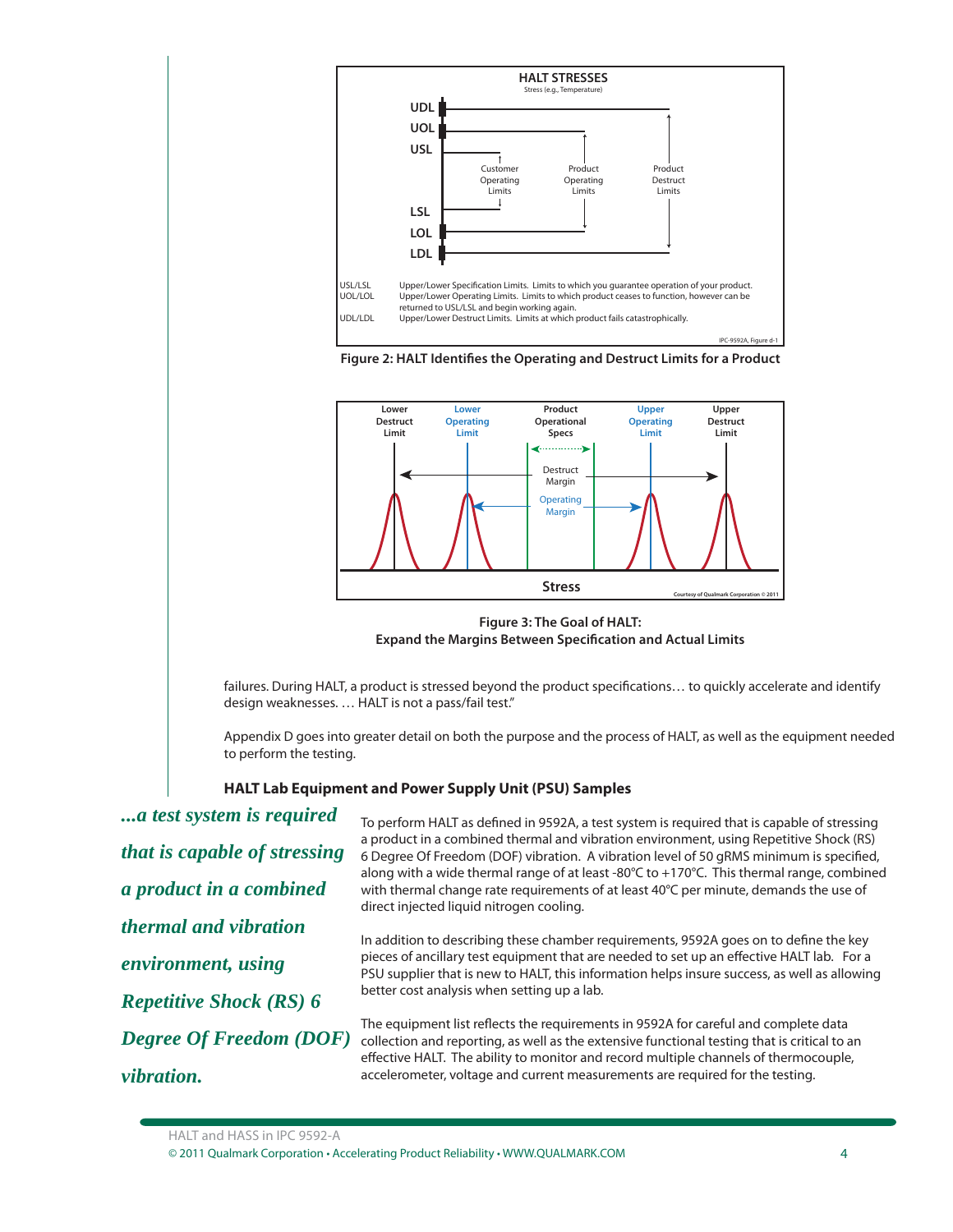The functional testing for HALT is described in section 5.2.3.6. The recommended sample size is outlined in section 5.2.3.5 (See Figure 4). A sample size of three units for each stress is defined, although in many cases units that were tested under one stress and did not fail can be used for another test.

| Rapid<br>6-DOF<br>High<br>Low<br>Temperature<br>Thermal<br>Random<br>Temperature<br>Cycling<br>Vibration<br><b>Step Test</b><br><b>Step Test</b><br>Test<br>Test                                                                                                                                                                                                                                                                                                                                                                                                                                                                                       | <b>Table 5-1 Minimum Sample Size for HALT Tests</b> |                        |                                     |  |  |  |  |
|--------------------------------------------------------------------------------------------------------------------------------------------------------------------------------------------------------------------------------------------------------------------------------------------------------------------------------------------------------------------------------------------------------------------------------------------------------------------------------------------------------------------------------------------------------------------------------------------------------------------------------------------------------|-----------------------------------------------------|------------------------|-------------------------------------|--|--|--|--|
|                                                                                                                                                                                                                                                                                                                                                                                                                                                                                                                                                                                                                                                        | Input<br>Voltage<br>Test                            | Output<br>Load<br>Test | Combined<br><b>Stresses</b><br>Test |  |  |  |  |
| All Classes<br>3<br>3<br>3<br>3<br>and<br>Categories                                                                                                                                                                                                                                                                                                                                                                                                                                                                                                                                                                                                   | 3                                                   | 3                      |                                     |  |  |  |  |
| Note 1: For Categories 1 and 3 (Power Supplies/Adapters), users have the option of starting with less than 21 samples and re-<br>using samples which survive a given sequence of testing. Users are cautioned that some HALT failures require extensive repairs<br>after failures during early testing and may not be suited for subsequent testing. Category 2 (BMPM) must begin with 3 new<br>units for each test sequence, except for units which have not failed a HALT test when the equipment capability limits have been<br>reached. These units may be used in the next test rather than replacing them with new units.<br>IPC 9592A Table 5-1 |                                                     |                        |                                     |  |  |  |  |



#### **The HALT Process**

9592A describes a HALT process that incorporates the thermal and vibration stresses common to classic HALT (See Figure 5). It includes the application of these stresses separately, then in combination, with each stress being applied in a step-wise fashion. Reference 9592A Appendix D, section D.1.1 for a detailed description of the recommended step stress process.



**Figure 5: Sequence of Environmental Stresses Typically Used in HALT**

In addition to these standard HALT stresses, 9592A describes input and output loading stresses that are unique to PSU testing (See Figure 6). They are first applied in conjunction with the thermal limits identified in the thermal step stressing, then finally the PSU is subjected to combined thermal, vibration, output and input stresses. These additional stresses make the HALT test much more effective for PSU testing than simply using the thermal and vibration stresses alone.

A well written and comprehensive HALT report is very important to a successful and valuable HALT. 9592A addresses this in Section 5.2.3.7. It states that the report should include the basic, typical items that are common to most test reports – descriptions of test equipment used, calibration verifications, identifications of units tested, etc. However, it also puts emphasis on some of the report requirements that are particularly important in HALT,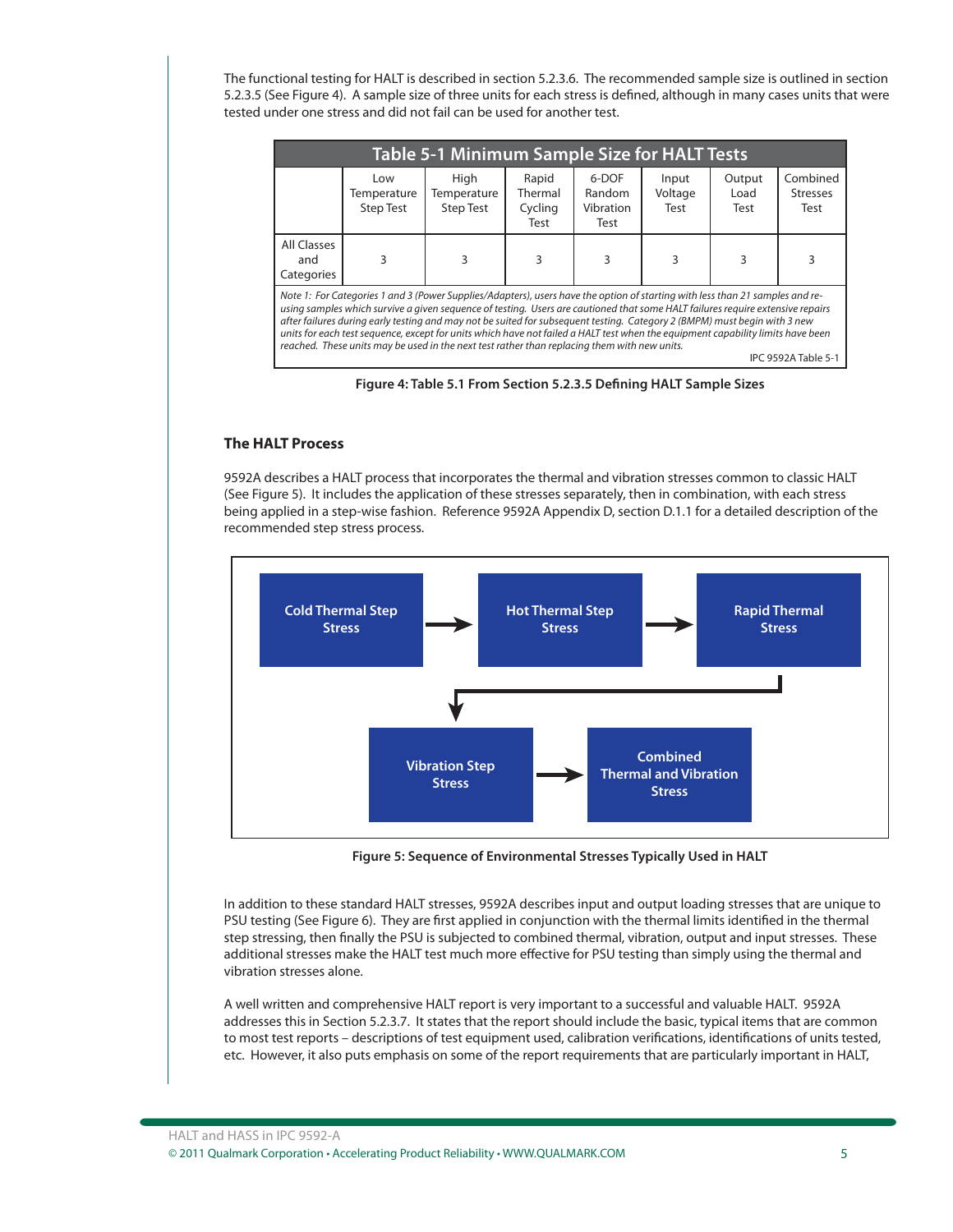including software and hardware revisions of both the units under test and the test equipment and detailed descriptions, with supporting photos, of the fixture details and the thermal and vibration monitoring points. In HALT, it is not unusual to repeat a test after corrective actions have been implemented. The report should provide all the details described in 9592A, since the fine points of accelerometer placement or software revisions can affect the outcome of the test, resulting in invalid data when the test is repeated.

Another important use of this detailed report is to provide clear documentation that the testing was done, and was performed in accordance with the procedure laid out in 9592A. Many times, a PSU manufacturer will perform HALT in response to a requirement from a customer. With a good HALT report in hand, the manufacturer can alleviate any concerns on the part of the customer about the testing done, and leave a good impression of the validity of the results of their testing and their dedication to quality design.



Figure 6: Incorporation of Product Specific Stresses into HALT Environmental Stresses

#### **Post HALT Requirements**

The completion of the actual HALT test, including the identification of failure modes precipitated during the test, is only the beginning of the work to be done in HALT. The most important part of the process is to perform root cause failure analysis and implement corrective actions. Section 5.2.3.8 of 9592A states "All failures found during HALT tests shall be analyzed to their root causes." As stated earlier in the document, the key output of HALT is failure modes. If these failure modes are ignored, poorly understood or insufficiently responded to, then much of the benefit of HALT can be lost. As part of the process to ensure the proper response to failure modes, this same section also states that the root cause analysis process must be documented, along with the results and corrective actions taken.

It is also important for designers incorporating the PSU to understand the corrective actions taken. Section 5.2.3.8 states that PSU users shall receive a report with the cause and effect for all corrective actions. It is possible that a failure mode found in HALT can be safely ignored, without corrective action taken. However, this conclusion can only be arrived at after a failure analysis is completed, and the logic understood and approved by the user as well.

#### **HASS and HASA in 9592A**

The original version of 9592 included a description of Highly Accelerated Stress Screening (HASS) and the Highly Accelerated Stress Audit (HASA). These are production tests, with HASS being performed on 100% of the units shipped, and HASA being performed on a sample of the units. These tests were included to mitigate the risks of manufacturing related errors and the resulting negative effects for the users.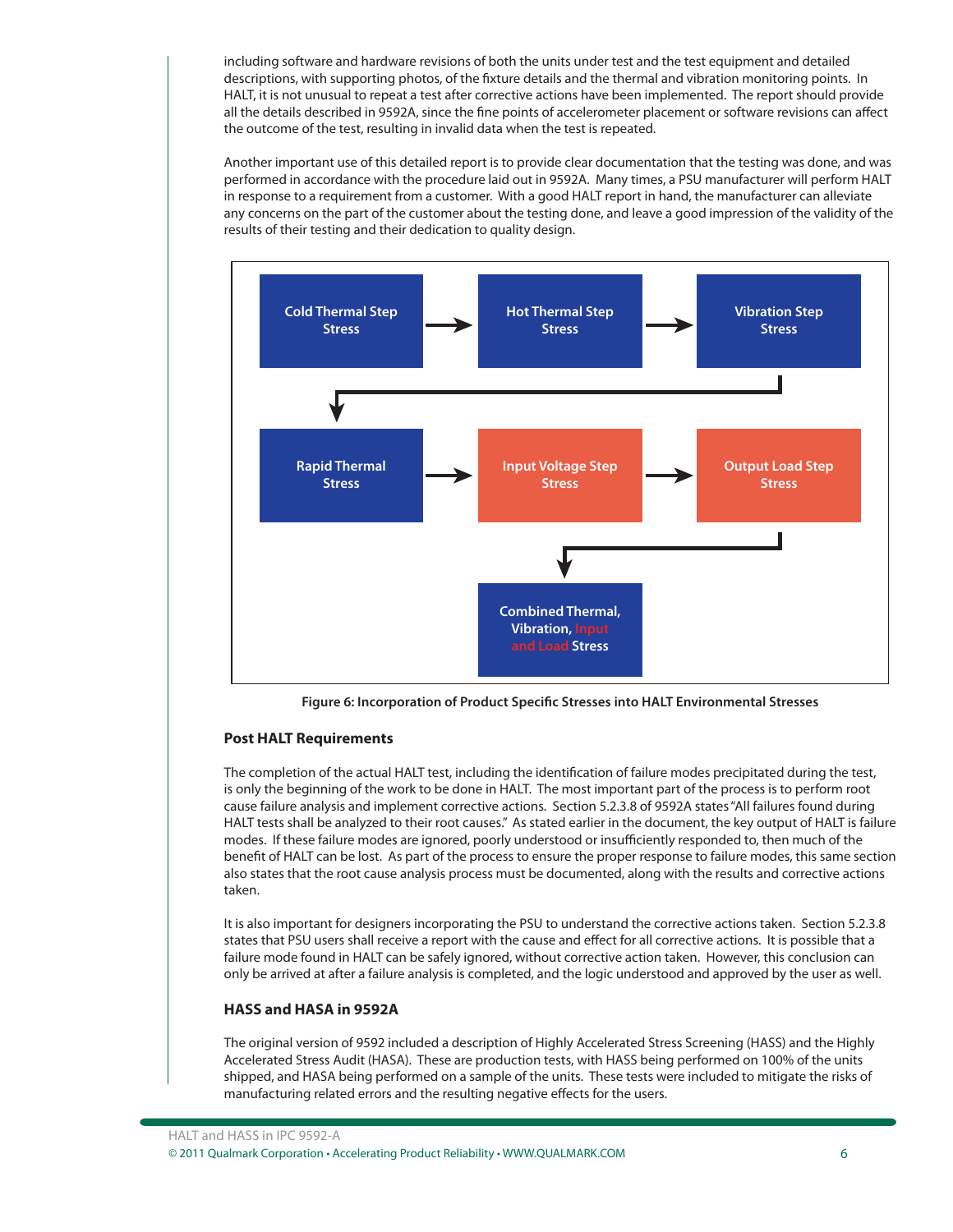

**HASA Thermal/Vibration** 70 60 10 50  $40$ ပ္စ Temperature  $30$ SI  $20$ 롟  $1.5$ 8.5  $9.5$ 16.5 18  $10$  $\overline{0}$  $-10$  $-20$ -30 Time (minutes) **Thermal profile** ---------- Vibration at 10 gRMS

**Figure 7: HASS Limits are Based on Limits Found in HALT**

9592A expands the description of HASS and recommends it as more effective than Burn-In. It also states that the supplier can choose between HASS and Burn-In. Section 7.3.2 in the standard defines HASS and HASA, while Section D.2 of appendix D expands that description and discusses the process of implementing HASS. The vibration and thermal limits that are used in a HASS are based on the operational and destruct limits identified in HALT (See Figure 7). HALT must be performed before HASS in order to define those limits. The starting point for the screen, as well as the Proof of Screen (POS) process that is used to demonstrate the safety and effectiveness of the screen are defined in section D.2 as well, and is largely unchanged from the original 9592. It follows the method most commonly recommended in industry descriptions of the test process. See Figure 8 for a typical profile.

The equipment needed for HASS is very similar to the equipment used for HALT, but there are a few key differences. Because the limits for HASS are, by definition, lower than those found in HALT, the HASS system may not need the extreme temperature range, rates of change or high vibration levels defined for the HALT system. While the standard does state that the testing "…must be performed in industry standard HALT/HASS chambers", it reduces the thermal change rate requirements to 30°C/minute. Also, a system with greater table surface area will improve the efficiency/through-put of the process.

*...suppliers are required to generate their own testing profi le based on actual product performance and physical characteristics.*

**IPC-9592a-d-13**

A key part of the equipment needed for HASS/HASA is the HASS fixture. A description of the design and validation of a HASS fixture is beyond the scope of this paper, and is beyond the scope of 9592A as well. The standard simply states "HASS/HASA fixture should be designed and fabricated to

**Figure 8: A Typical Profile**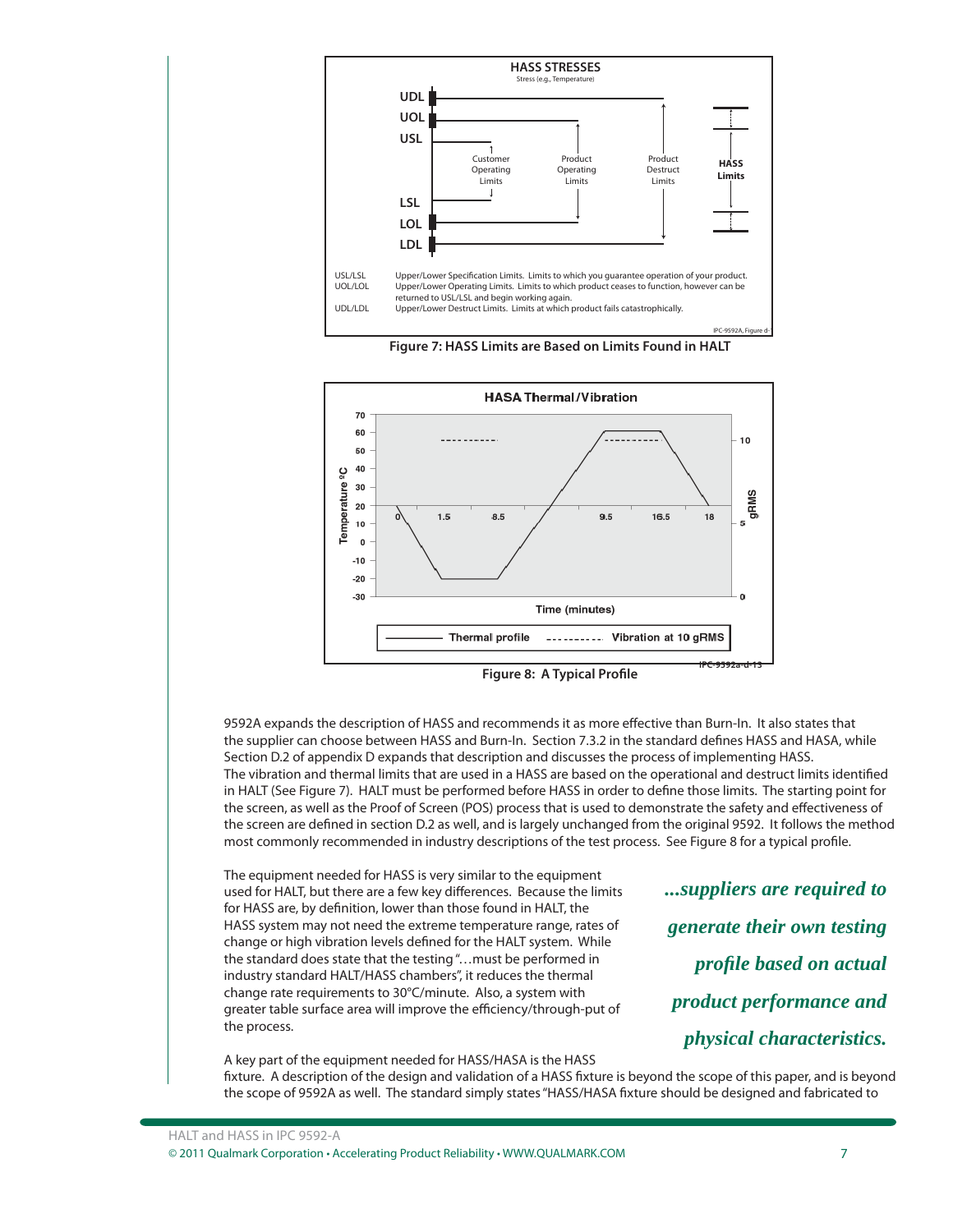support the product through-put testing and provide proper vibration transmissibility, thermal uniformity and a balanced thermal rate of change."

The abbreviated description of the HASS fixture design and qualification reflects a necessary restriction in the HASS/HASA portion of the 9592A standard. The 'Purpose' section of section D.2 states "This document is to serve as a general guideline and a reference... Since it is only a general guideline, suppliers are required to generate their

*9592A defi nes ... the production maturity, production quantities, and fi eld and factory failure rates that justify the implementation of* 

own testing profile based on their actual product performance and physical characteristics." Because PSUs differ so much, it is impossible to provide a specific HASS/HASA procedure and fixture that will work in all cases. As is the case throughout the industry, the implementation of HASS/HASA on a PSU requires careful thought with appropriate consideration given to the unique characteristics of the specific product being tested.

9592A discusses the implementation detail of HASS and HASA and focuses on the unique requirements specific to PSU manufacture. Functional testing requirements for both HASS and Burn-In are distinctly specified.

The move from HASS to HASA can provide a significant savings to a PSU supplier. However, the move must be done intelligently. 9592A addresses this issue by clearly defining the production maturity, production quantities, and field and factory failure rates that justify the implementation of HASA. A sampling plan is also specified.

#### *HASA.*

Failures found in HASS/HASA are treated in the same way as HALT failures. Root cause analysis and corrective action must be conducted. This is particularly important in HASA. The standard states that "Failures that occur in a sample population require immediate Root Cause FA/CA…"

#### **Summary**

......................................................................................

The increased emphasis placed on HALT, HASS and HASA in the revision from 9592 to 9592A reflects the value of the methods by IPC, as well as the perceived need for a defined process for the testing. The document includes descriptions of the most important requirements for successful implementation of the test methods, including the criticality of Failure Analysis and Corrective Action, the need for the use of product specific stresses and full functional testing during the process, and the importance of detailed reporting. By implementing HALT, HASS and HASA as outlined in this new revision, a supplier will realize the maximum gains in product reliability and reductions in warranty costs that the test methods can provide.

Excerpts of IPC 9592A, Requirements for Power Conversion Devices for the Computer and Telecommunications Industries, have been used with permission by IPC, the Association Connecting Electronics Industries ®. Licenses for IPC 9592A can be purchased online at the association's website: www.ipc.org.